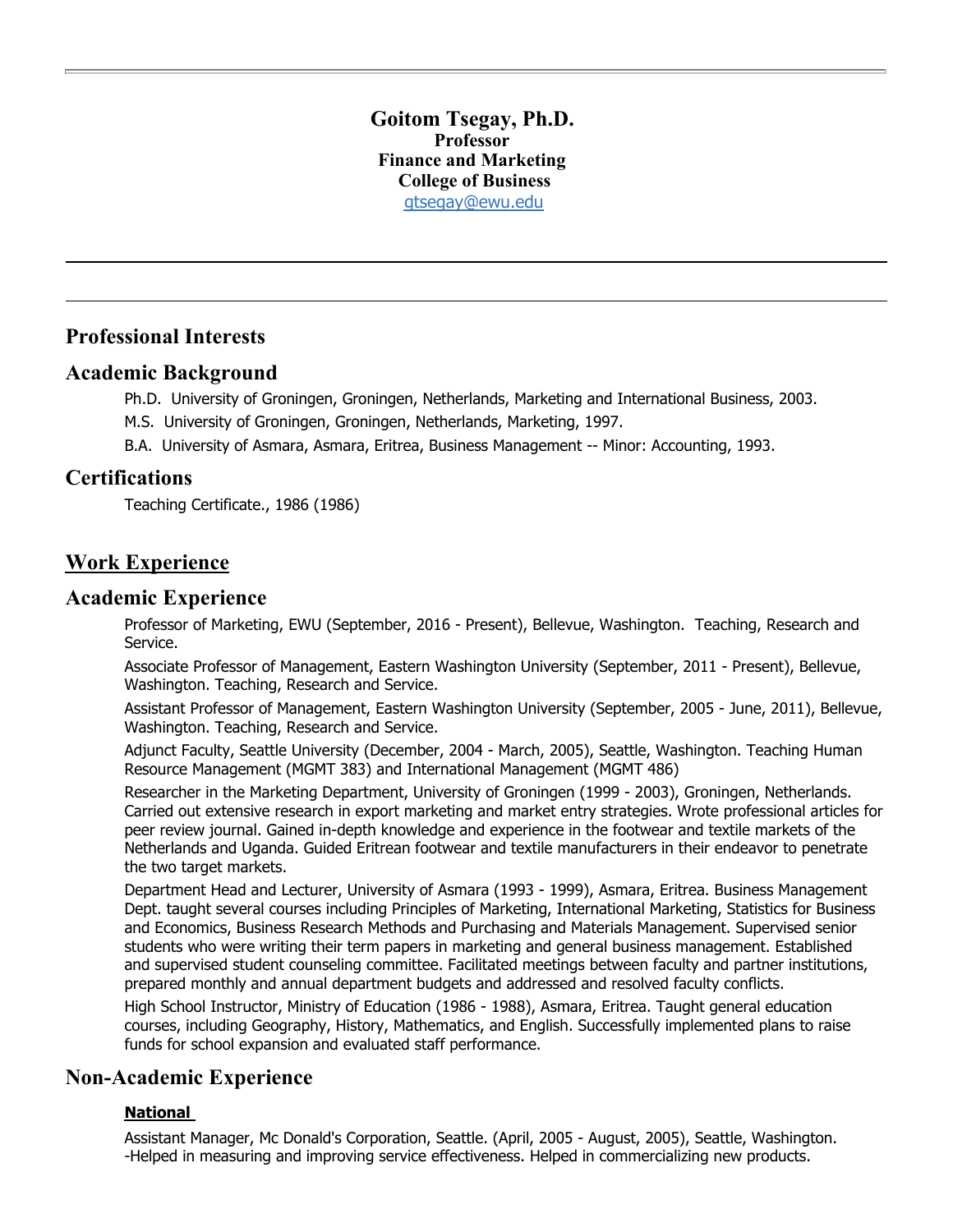Interpreter and Translator, International Language Services, polylang, Language connections (2004 - 2005), Seattle, Washington. Translation of written records and oral interpretation

Store Manager, Rich Iens Mini Mart (2003 - 2004), Seattle, Washington. Supervised employees, operated cash registers, placed orders and controlled inventory. Resolved customer complaints, handled telephone contacts and prepared daily and monthly sales reports.

#### **International**

Sales, Private (May, 2000 - June, 2002), Groningen, Netherlands. Auto Export. Exported cars from Europe to Africa.

## **Courses Taught**

**Courses from the Teaching Schedule:** Business and Society, Entrepreneurial Behavior and Thinking, Entrepreneurship, International Business Management, Multinational People Management, Principles of Marketing, Retail Management

#### **Courses taught, but not in the Schedule:**

Multinational Peoples Management.

## **Intellectual Contributions:**

## **Refereed Articles**

Tesfom, G., Birch, N. J., & Culver, J. N. (2018). Mobile phone Service providers shift to no-contract plans: Implications on customer retention. Services Marketing Quarterly, 39 (1).

Tesfom, G., Birch, N. J., & Culver, J. N. (in press, 2018). Do reductions in switching barriers in the US mobile service industry affect contract and no-contract customers differently? International Journal of Technology Marketing.

Tesfom, G., Birch, N. J., & Culver, J. N. (2017). Do mobile phone service consumers in the U.S. have media preference as their source of information on competing mobile phone service plans? Journal of Promotion Management (Silver), 24 (4), 1-22, doi: DOI: 10.1080/10496491.2017.1380107.

Tesfom, G., Birch, N. J., & Culver, J. N. (2016). Switching Behavior of U.S. Mobile Phone Service Customers after Providers Shift from Contract to no Contract Mobile Phone Service Plans. Journal of Retailing and Customer Service, 33, 154-163, doi: http://dx.doi.org/10.1016/j.jretconser.2016.08.015.

# **Research Grants**

#### **Funded**

2017: Tsegay, G. Northwest International Business Educators Network (NIBEN)., Principal Investigator, UW Global Business Center.

### **Working Papers**

Tesfom, G., Lutz, C., & Broekhuizen, T. (2019). "Drivers of Switching Intentions for Subscription Services: Do They Vary Across Long-Term vs. Short-Term Orientation Cultures?," targeted for 0.

## **Service:**

## **Service to the University**

#### **Department Assignments**

#### **Other Institutional Service Activities:**

2015-2016 – 2017-2018: Director of the Bellevue Business program

#### **College Assignments**

#### **Member:**

2018-2019 – 2019-2020: Department Personnel Committee-FNMK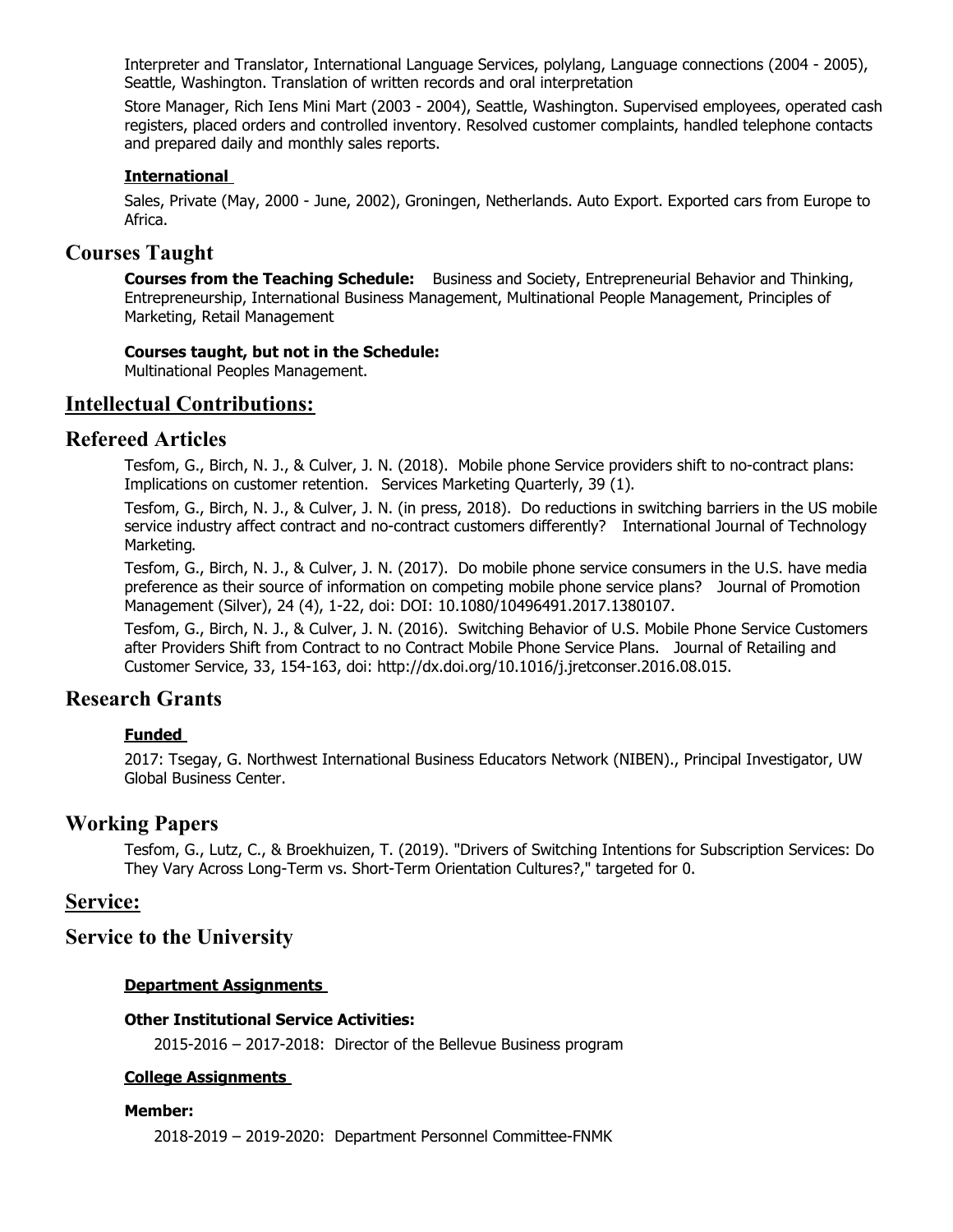#### **Other Institutional Service Activities:**

2015: Director of the Bellevue Business Program

## **Service to the Profession**

#### **Reviewer - Article / Manuscript**

2018: Service Industries Journal.

- 2017: Journal of Promotion Management.
- 2017: Journal of Marketing Theory and Practice.
- 2015: Journal of Service Theory and Practice.

## **Service to the Community**

#### **Other Community Service Activities**

2018: Member of the African Chamber of Commerce in The Pacific Northwest.

2015 – 2018: Member of the African Chamber of Commerce in The Pacific Northwest.

## **Faculty Development**

#### **Instruction Related Workshop**

2017: International Business Pedagogy Conference CIBER., Atlanta, Georgia. June 1-4 2017 participated in the International Business Pedagogy Conference hosted by Georgia State University -CIBER, Atlanta, Georgia.

## **Honors-Awards-Grants**

#### **Honor**

2018: Presidential Recognition, EWU. April 24, 2018

Dr. Goitom Tsegay

Department/Program: Finance and Marketing

College of Business and Public Administration

Work Recognized: Published more than 21 peer-reviewed journal articles, eight conference papers and received four research awards. Current: Mobile Phone Service Providers Shift to No-Contract Plans and its Implications on Customer Retention.

Dear Goitom,

President Mary Cullinan and Provost Scott Gordon value the efforts you are making on behalf of the university and the greater community and would like to recognize you for your contributions to students, to Eastern, and to your profession. An event honoring you and others will take place on Wednesday, May 16 th, on EWU's Cheney campus, in the Walt and Myrtle Powers Reading Room (Hargreaves 201), from 4:30 – 7:00 p.m. Beverages and light refreshments will be served.

As part of this celebration, you are invited to present a poster of your work at this faculty and staff recognition event. However, a poster is **not** required for your attendance or participation. RSVPs and questions should be directed to Dr. Chuck Lopez at [clopez17@ewu.edu](mailto:clopez17@ewu.edu). We hope to see you there!

Sincerely,

### **Chuck Lopez, Ed.D., LMHC, NCC**

Associate Dean 117 Showalter Hall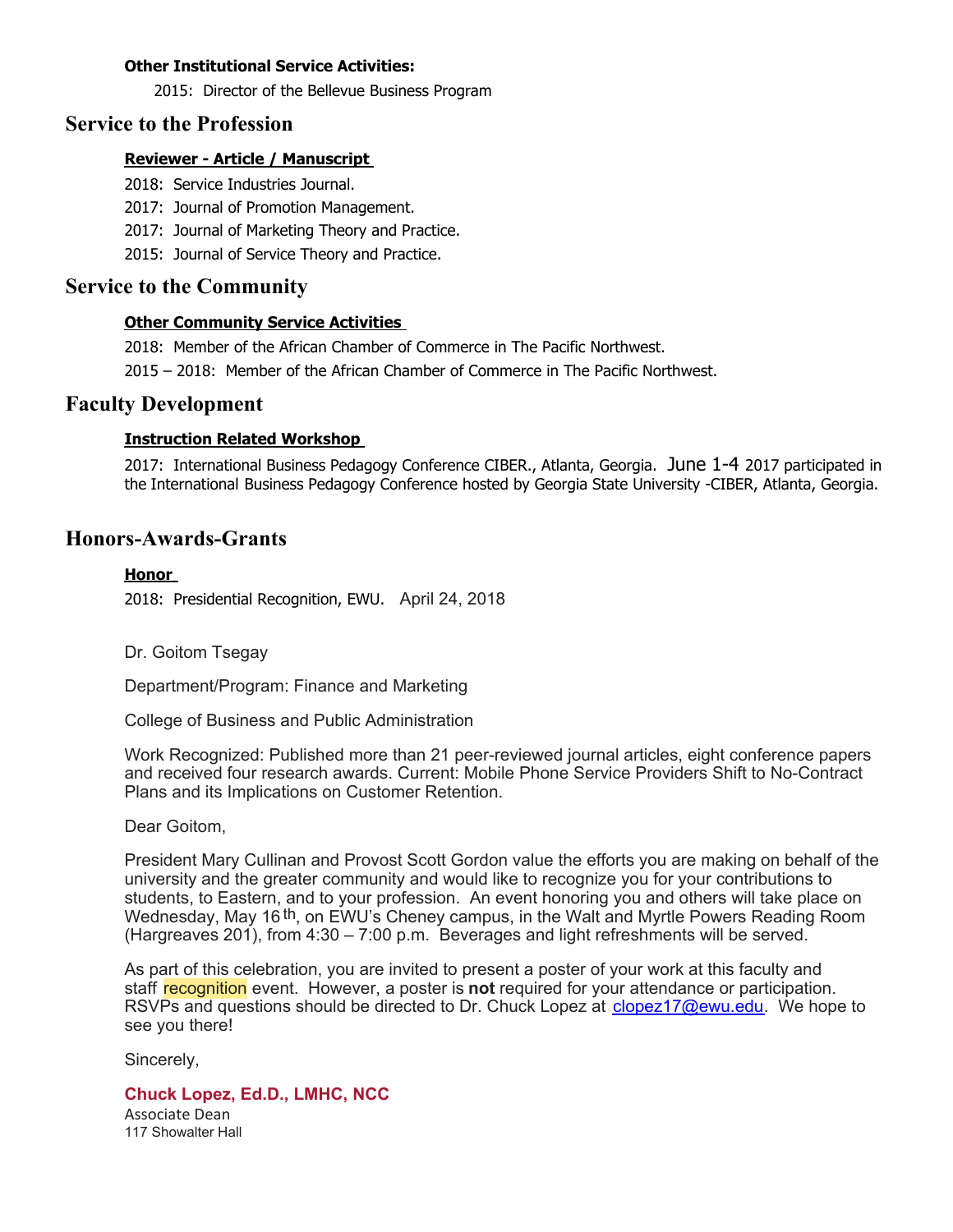# **Other Activities**

.

2019 - Society for Teaching and Learning in Higher Education Conference : June 12-14, 2019, I atteneded the Teaching and Learning In higher Education Conference Held in Winnipeg, MB, Canada.

2018 - Guest Speaker : On February 12, 2018, Bill Munroe, A graduate of Eastern Washington University, spoke to students enrolled in International Business (MGMT 470)). Bill led product development teams for several global technology leaders, including Microsoft, Rockwell Automation, Spectris/Microscan, Cambridge Technology, and Intermec. He has grown business lines throughout Europe and China in support of his employers and clients. As the marketing chair of Greater Seattle SCORE, he now advises small business entrepreneurs on start-up planning, marketing, and growth strategies.

2018 - Guest Speaker : On June 4, 2018, Janice Sears spoke to students enrolled in Retailing Management Class. Janice is a retailing consultant in the seattle area with more than 20 years of exprience in Merchandizing, Buying and Multichannel Retailing. Her talk on "Multi Channel Retailing" was the most substantive and interesting lecture. It was an honor for the students to be able to hear her ideas. In addition to her work on Retailing, she is a mentor for the University of Washington Foster School of Business MBA program and a board member of several none profit organzations in Washington State and beyond.

2018 - Guest speaker : On October 23, 2018, Yi Ping Chan, who served in multiple companies as Principal, Interim CEO, CFO and director positions in the past 20 years spoke to students enrolled in Multinational Peoples Management, (MGMT 471) about his experience in managing global work force in several Asian countries, including China.

2018 - Guest Speaker :

On November 5,2018, Lisa White, Economic development specialist, at SBA Seattle, talked to students in Entrepreneurship (ENTP 311) about SBA services, source of capital and SBA role in guaranteeing business loans.

2018 - Forum : Participated at the 2018 Annual Africa day forum of the African chamber of commerce in the Pacific Northwest held Nov. 17, 2018 at the Motif Hotel in Seattle. The African chamber of commerce in the Pacific North West promotes US exports to Africa.

2017 - Guest Speaker : On October 25, 2016 Bill Munroe, A graduate of Eastern Washington University, Spoke to students enrolled in Multinational Peoples Management class (MGMT 471). Bill led product development teams for several global technology leaders, including Microsoft, Rockwell Automation, Spectris/Microscan, Cambridge Technology, and Intermec. He has grown business lines throughout Europe and China in support of his employers and clients. As the marketing chair of Greater Seattle SCORE, he now advises small business entrepreneurs on start-up planning, marketing, and growth strategies.

2017 - Business networking event : ON July 11, 2017, I attended a business networking presentation event by Seattle Branch SBA Director, Kerrie Hurd, hosted by the African Chamber of Commerce In the Pacific Northwest. Seattle SBA branch has been supplying Guest Speakers to the Entrepreneurship course offered at EWU at Bellevue for more than five years.

2017 - Trade Finance Workshop : On September 14, 2017, I attended a Trade Finance Workshop Organized by the Export Finance Assistance Center of Washington.

2017 - Guest Speaker : On November 24, 2017, Yi Ping Chan, who served in multiple companies as Principal, Interim CEO, CFO and director positions in the past 20 years spoke to students enrolled in Multinational Peoples Management, (MGMT 471) about his experience in managing global work force in several Asian countries, including China.